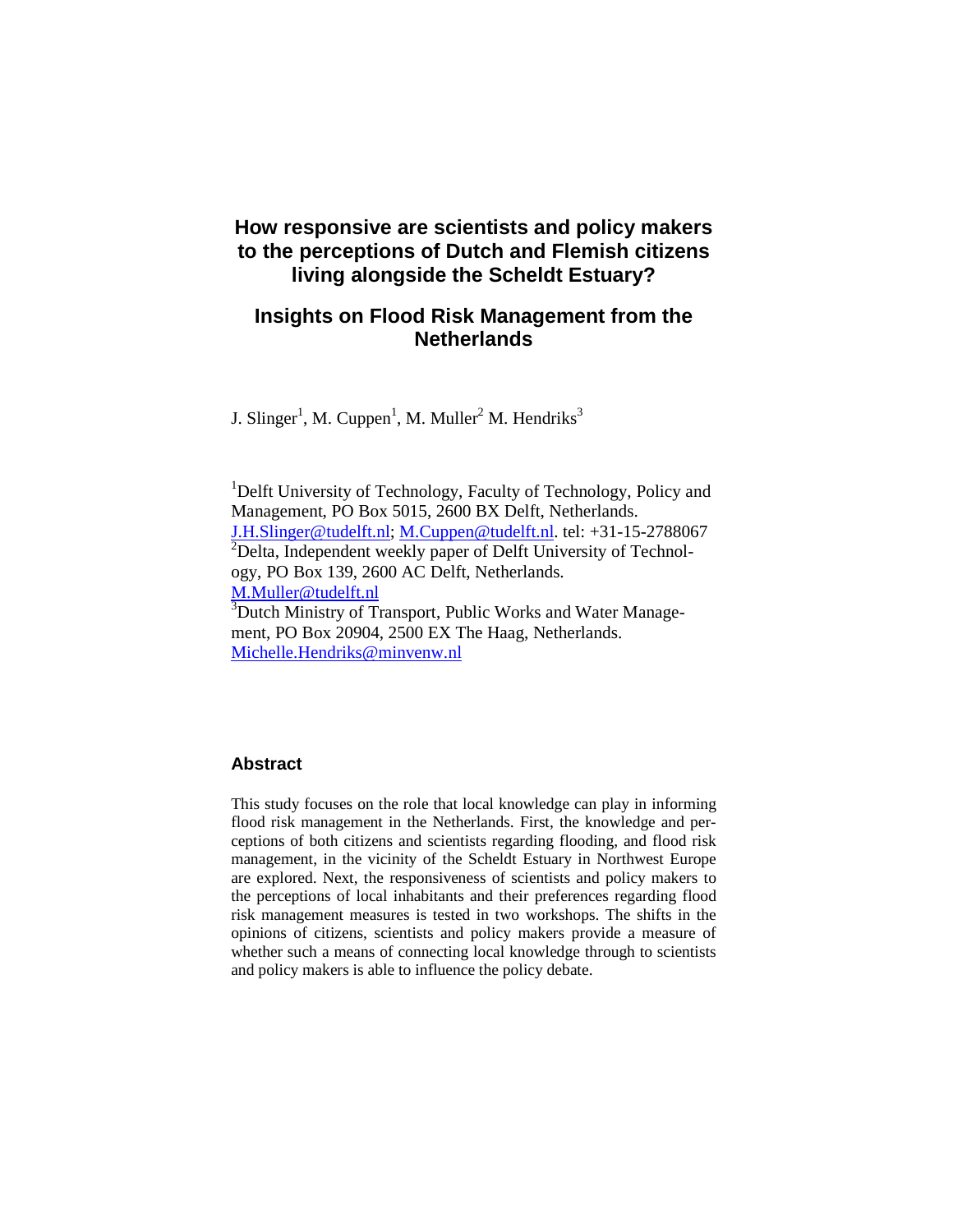### **1. Introduction**

Because flood prevention and amelioration measures influence the quality of the spatial environment, public participation in decision making on such measures in flood-prone areas would seem natural. Indeed, the European Water Framework Directive requires that citizens be involved actively in the long term management and monitoring of European water bodies (WFD 2000). Although such public participation is viewed as important in policy making in the Dutch lowlands, it is often rather reactive in character; the public is involved in the latter stages of a project and is asked to react to plans that are already fairly well established (Stolp 2006). Involving the public later in the process can be viewed as a missed opportunity to incorporate local knowledge into the planning process at a formative stage. However, involving the public earlier and organizing two-way communication is more easily said than done and much effort has already been directed at the provision of guidance documents for public participation design (WFD CIS (2005), HarmoniCOP 2005, Andre *et al*. 2006). More intriguing, is that this view of public participation rests on an underlying premise that accessing local knowledge and enabling social learning will improve the quality of the decision-making process. Given the complexity of the problem of flooding and the related management issues, it is clear that new approaches are required to ensure protection from water-related risks (Kabat et al. 2003; Pahl-Wostl, 2002a). In this study, conducted under the auspices of FLOODsite a European Union  $6<sup>th</sup>$  Framework Directive project (FLOODsite 2005), we examine this underlying premise in two stages and explore the effect of local knowledge on the policy process.

First we explore the knowledge and perceptions of both citizens and scientists regarding flooding, and flood risk management in the vicinity of the Scheldt Estuary. Next, we focus on the responsiveness of scientists and policy makers to the perceptions of local inhabitants and their preferences regarding flood risk management measures. We specifically address the following questions:

- What knowledge do residents in the vicinity of the Scheldt Estuary have regarding flooding?
- What criteria do these citizens use, or would they like used, in the evaluation of the effectiveness of flood prevention and amelioration measures for the Scheldt Estuary?
- To what extent do these criteria differ from those used by scientists involved in improving the determination of the flooding risks?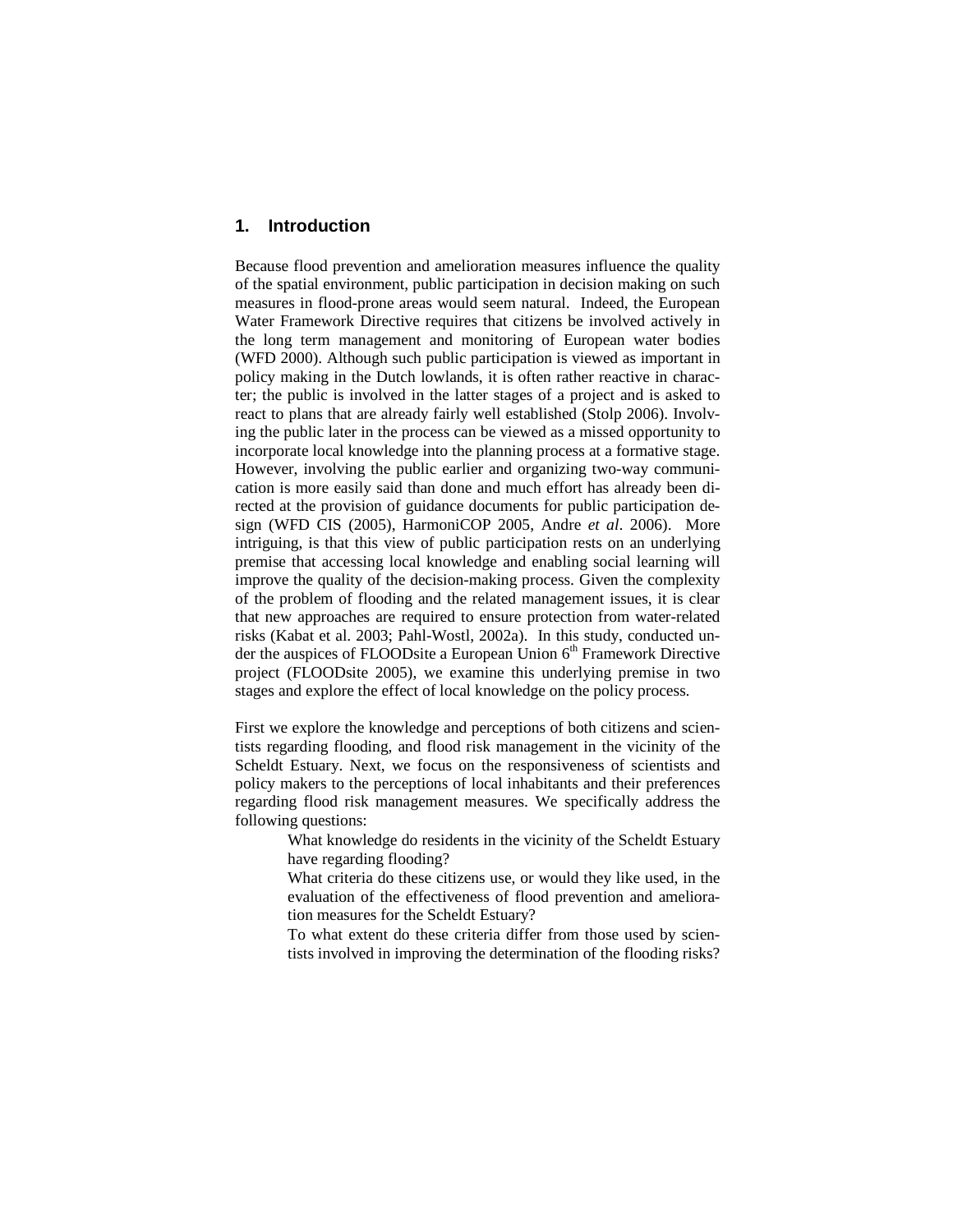- Do interactions between the scientists and citizens influence their preferences regarding flood risk management policy options?
- How does this accord with present policy processes?
- How do policy makers respond to this?

The final phase of the study will be completed in January 2008.

The major participants in the study are citizens living in the vicinity of the Scheldt Estuary and a small number of scientists attempting to bring new knowledge into the policy debate on the Scheldt Estuary. The differences in the criteria and preferences of the citizens, scientists and policy makers with respect to flood risk management measures prior to the interventions in the form of workshops form the background against which the changed preferences are interpreted. The shifts in opinion of citizens, scientists and policy makers provide a measure of whether such a means of connecting local knowledge through to scientists and policy makers is able to influence the policy debate. However, the resistance of either policy makers or scientists to new information, ideas and contact with citizens can form a barrier in the process. In contrast, the responsiveness of individual scientists and policy makers has the potential to improve the quality and adaptiveness of decision making related to flood risk management in the Netherlands.

## **2. The Scheldt Estuary and Environs**

The Scheldt Estuary meanders from Vlissingen on the North Sea Coast of the Netherlands via the port of Antwerp to Gent in Belgium. The estuary is tidal along its full extent and is the only remaining estuary on the North western continental coast of Europe with a salinity gradient from seawater at the mouth to freshwater at its head (LTV 2001). It hosts vast tidal marshes, particularly at Saeftinghe near Bath and the Dutch-Flemish border and is home to a wide variety of fauna from macro-invertebrates to fish, seals and waterbirds. The Scheldt Estuary provides shipping access to the port of Antwerp, the Flemish economic centre. In 1999 to 2001, breaking with a 300 year tradition of conflict over the Scheldt, the Dutch and Flemish developed a joint Long Term Vision for the Scheldt Estuary (Zanting *et al*. 2002). In this broad policy document (LTV 2001) the triple functions of shipping, safety from flooding and the ecosystem are emphasized and the functions of fishing and farming receive less attention. Since then many activities have been undertaken under the auspices of the joint Dutch-Flemish project bureau ProSes (and then ProSes 2010 (2006))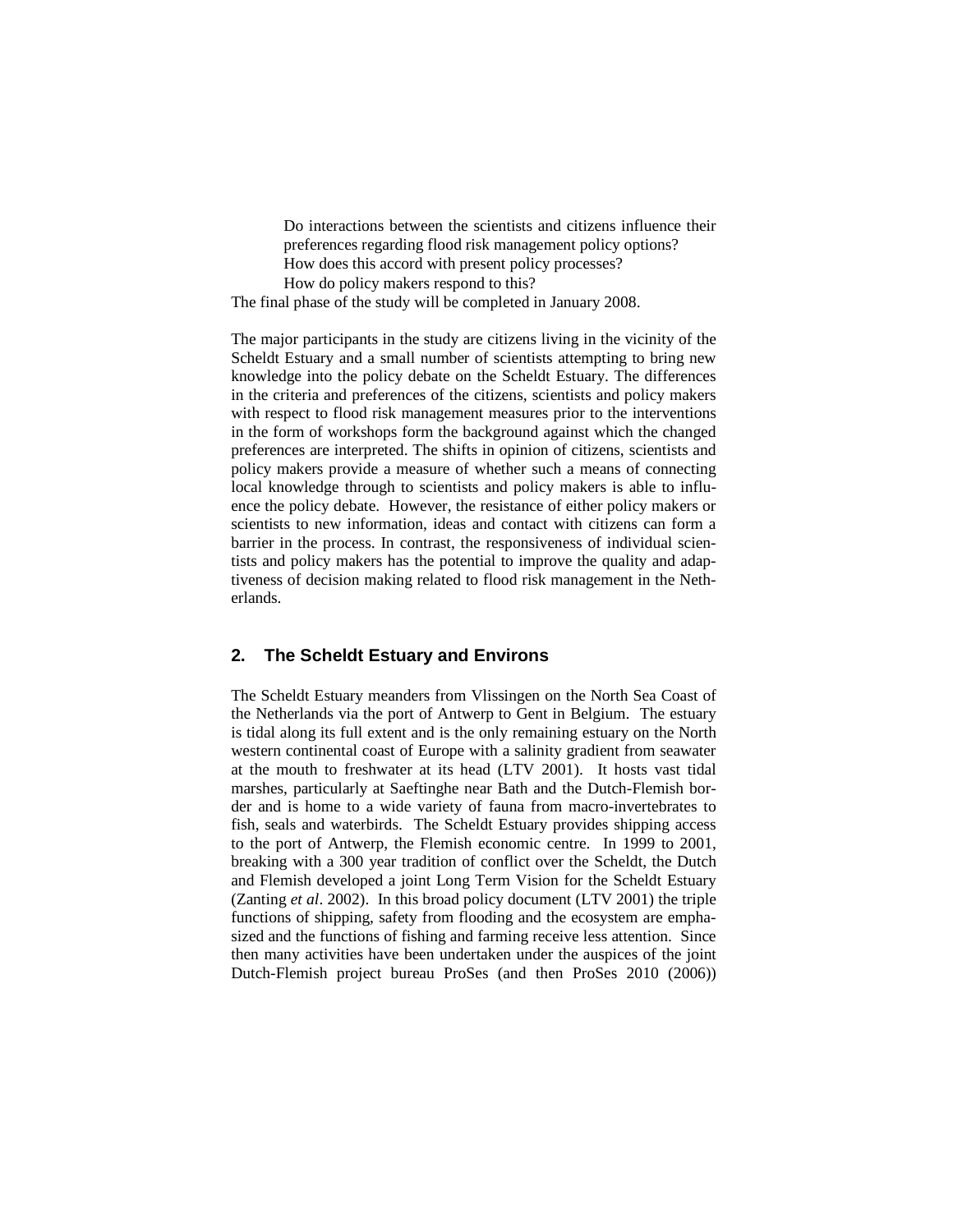aimed at the implementation of the developments necessary to achieve the long term vision. However, although the flood hazard estimates for the Belgian sections of the Scheldt Estuary are being updated (Marchand *et. al*. 2006), there were no such activities planned for the Dutch sections, nor plans to undertake this jointly in the period 2005 to 2007. Similarly, we are unaware of attempts to involve citizens actively in planning for flood prevention or amelioration measures within this time period.

## **3. Method**

#### **Selection of participants**

Seventeen citizens living in the vicinity of the Scheldt Estuary, who normally do not participate in research or policy processes dealing with flood risk management, were selected for participation in this study via a snowballing process. First we generated a list of preferred stakeholders on the basis of their professional or recreational activities and their rural and urban living environments. In addition we strove for equal numbers of Dutch and Flemish participants with sufficient variation in age, gender and nativeness to the area. Then, starting with a few general information sources, namely websites, the yellow pages and a representative on the municipal council of a town in the province of Zeeuws-Vlaanderen, we initiated email or telephonic contact with the people suggested to us via these sources. Often via yet another contact person, we were able to track down the respondents listed in Table 1**.** 

#### **Interviews with citizens**

Semi-structured, in-depth interviews with each of the respondents listed as interviewees in Table 1 were then held in the period September to November 2005. The interviews lasted approximately 1,5 hours or longer and were conducted either at the homes of the respondents or at their places of work. Family members were often present during the interview. The respondents were questioned on their relationship with the area, their affinity with water, whether (and what) they thought about flooding and the risk of flooding, their or their family's experience of flooding (if any), their knowledge of evacuation plans, their ideas regarding evacuation and the recovery process after a flood.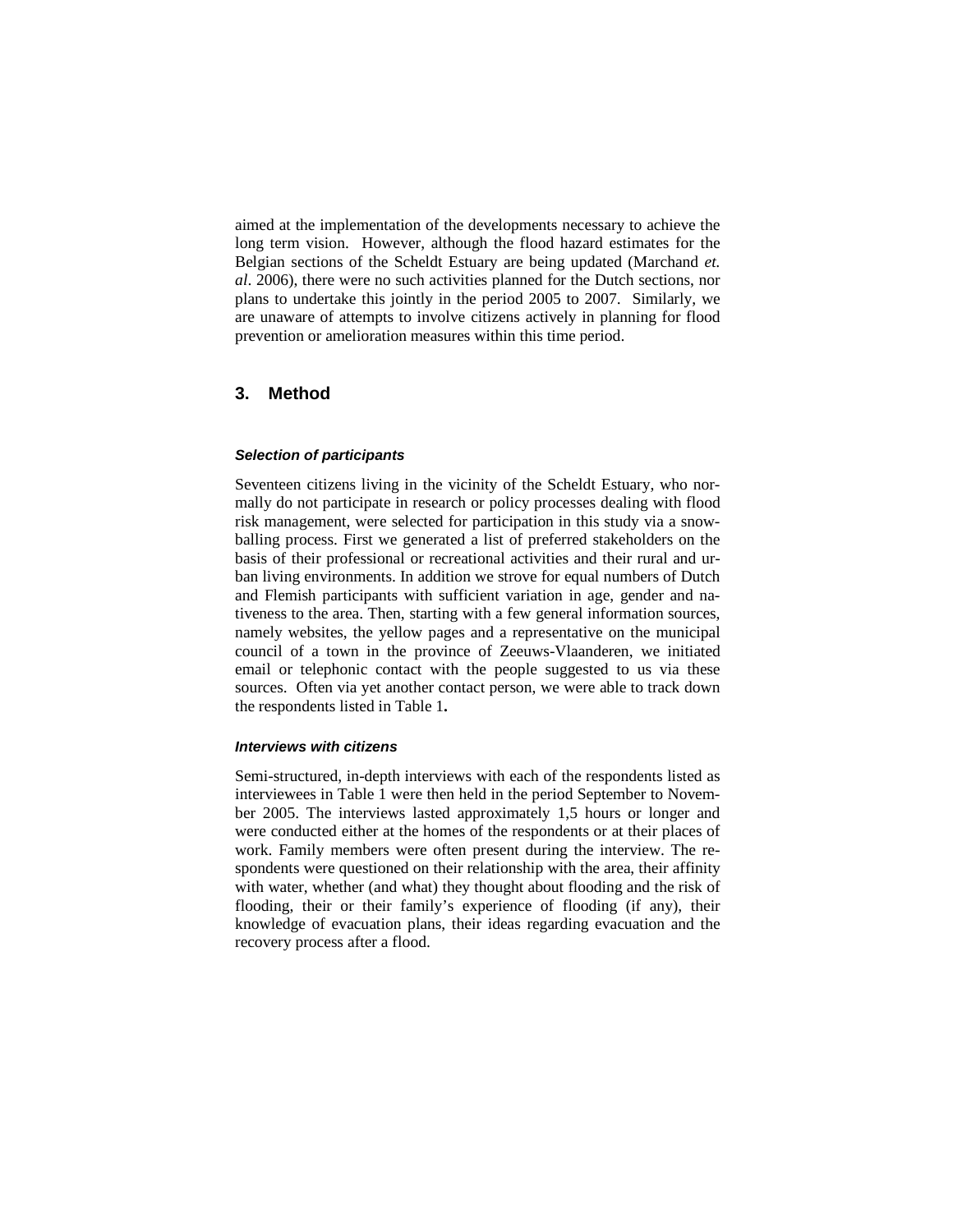| Occupation                                | Interviewee    | <b>Attended Workshop Nationality</b> |         | Age       | Sex    | Native         |
|-------------------------------------------|----------------|--------------------------------------|---------|-----------|--------|----------------|
| Farmer A                                  | Yes            | Yes                                  | Dutch   | $40 - 50$ | Male   | Yes            |
| Farmer B                                  | Yes            | Yes                                  | Dutch   | $40 - 50$ | Female | Yes            |
| Farmer C (Partner of Farmer B)            | No             | Yes                                  | Dutch   | $40 - 50$ | Male   | Yes            |
| Farmer D (Friend of Farmer B)             | No             | Yes                                  | Dutch   | $30 - 40$ | Male   | Yes            |
| Farmer E                                  | Yes            | N <sub>0</sub>                       | Flemish | $50 - 60$ | Male   | Yes            |
| Fisherman                                 | Yes            | N <sub>0</sub>                       | Dutch   | $40 - 50$ | Male   | Yes            |
| <b>Recreational Fisherman</b>             | Yes            | N <sub>0</sub>                       | Flemish | $20 - 30$ | Male   | Yes            |
| <b>Recreational Fisherman</b>             | Yes            | N <sub>0</sub>                       | Dutch   | $20 - 30$ | Male   | Yes            |
| Hotelier                                  | Yes            | N <sub>0</sub>                       | Flemish | $40 - 50$ | Female | Yes            |
| <b>Camping Manager</b>                    | Yes            | Yes                                  | Dutch   | $50 - 60$ | Male   | No             |
| Camping Employee (Son of Camping Manager) | N <sub>0</sub> | Yes                                  | Dutch   | $30 - 40$ | Male   | No             |
| Pastor                                    | Yes            | Yes                                  | Dutch   | $60+$     | Male   | No             |
| Housewife (Wife of Pastor)                | No             | Yes                                  | Dutch   | $60+$     | Female | N <sub>0</sub> |
| Priest                                    | Yes            | N <sub>o</sub>                       | Flemish | $60+$     | Male   | No             |
| Wheelman                                  | Yes            | Yes                                  | Dutch   | $60+$     | Male   | No             |
| Wheelman                                  | Yes            | N <sub>0</sub>                       | Flemish | $50 - 60$ | Male   | Yes            |
| Young person                              | Yes            | No                                   | Dutch   | $20 - 30$ | Male   | Yes            |
| Environmentalist                          | Yes            | N <sub>0</sub>                       | Dutch   | $30 - 40$ | Male   | Yes            |
| Environmentalist                          | Yes            | Yes                                  | Flemish | $40 - 50$ | Female | Yes            |
| Safety scientist                          | Yes            | N <sub>o</sub>                       | Dutch   | $30 - 40$ | Male   | No             |
| Civil engineer                            | Yes            | Yes                                  | Dutch   | $30 - 40$ | Female | N <sub>0</sub> |
| Civil engineer                            | No             | Yes                                  | Dutch   | $20 - 30$ | Female | N <sub>0</sub> |
| Civil engineer                            | No             | Yes                                  | Dutch   | $40 - 50$ | Female | No             |
| Ecologist                                 | No             | Yes                                  | Dutch   | $50 - 60$ | Male   | No             |

Table 1 Categorization of respondents and workshop attendees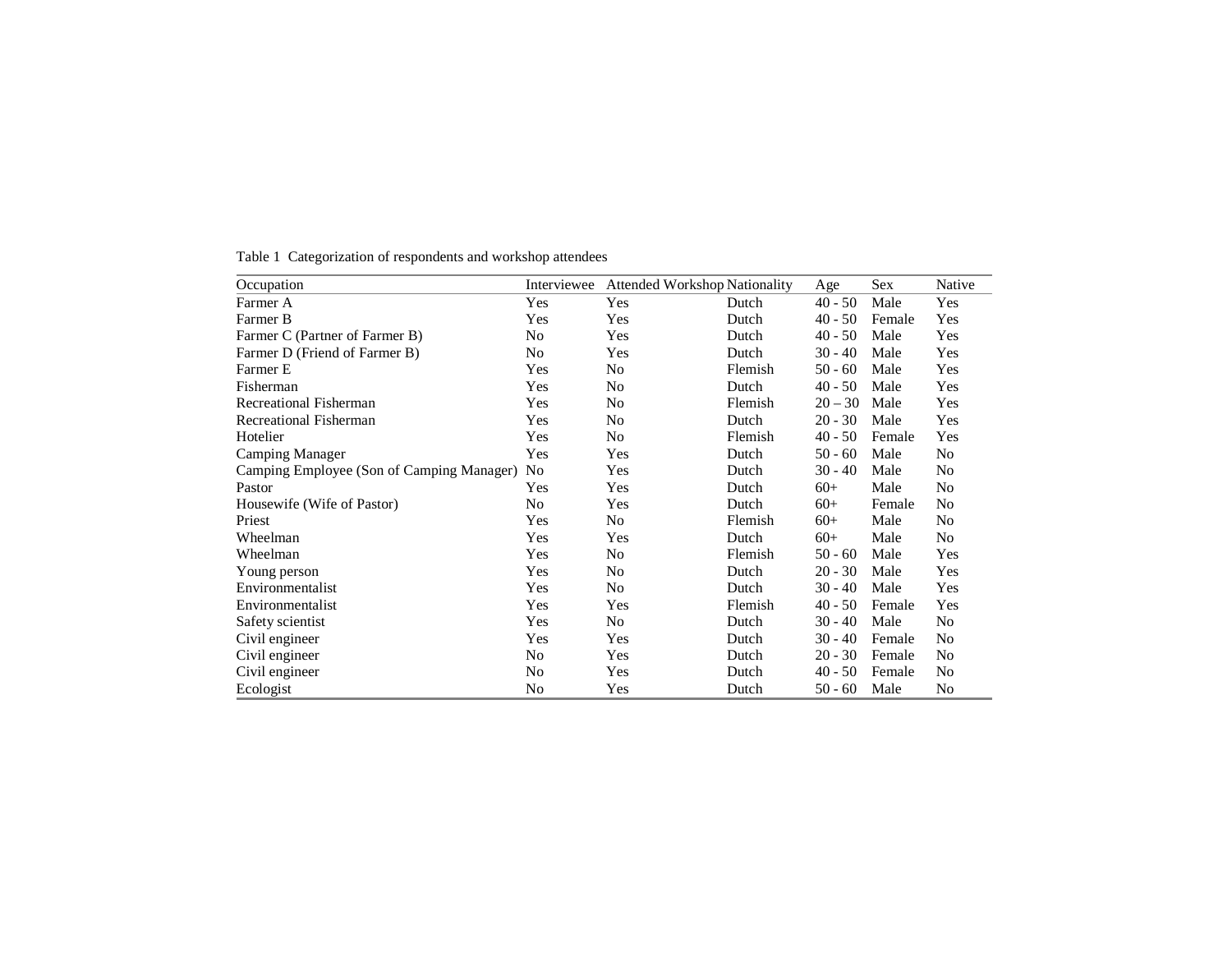The respondents were also asked specifically what they knew of measures to prevent or ameliorate flooding and factors they considered important in determining the efficacy of these measures. The respondents were encouraged to answer based on their life experience and provide their opinions, not those representing any particular group of people. The recorded interviews were subsequently written up and sent to the respondents for correction and comment.

# **Selection of scientists and interviews**

The scientists interviewed (Table 1) were selected on the basis of their involvement in the broader FLOODsite project and the relevance of their fields of expertise to improved flood hazard estimation. They were interviewed in late October and November 2005. . The interviews followed the same format as those of the local inhabitants, with the scientists answering an additional question regarding their bond with their field of study before specifying their bond with the Scheldt Estuary in particular.

### **Workshop with policy makers**

A consultative workshop with five policy makers and advisors (2 Dutch, 3 Belgian) on the Scheldt Estuary and environs was held on 5 December 2005. Communication of the findings from the interviews with local inhabitants occurred. Comments from the policy makers and advisors on the findings of the study were requested and recorded for comparison with those of the respondents and scientists. This information was subsequently analysed and prepared for presentation back to study participants.

#### **Workshop with citizens and scientists**

A workshop for study participants was convened on 26 January 2007 at Emmadorp alongside the Scheldt Estuary. Seven of the original interviewees were present as well as 4 of their partners, relatives or friends. Only one of the scientists previously interviewed was present. Additionally, three other scientists involved in flood modeling tasks within FLOODsite participated in the workshop. The categorization of the workshop participants is presented in Table 1.

Upon arrival at the workshop and prior to its official opening, participants were required to fill in a questionnaire regarding the priorities that they would like policy makers to have regarding management measures for flood risk management of the Scheldt Estuary. This a-priori measurement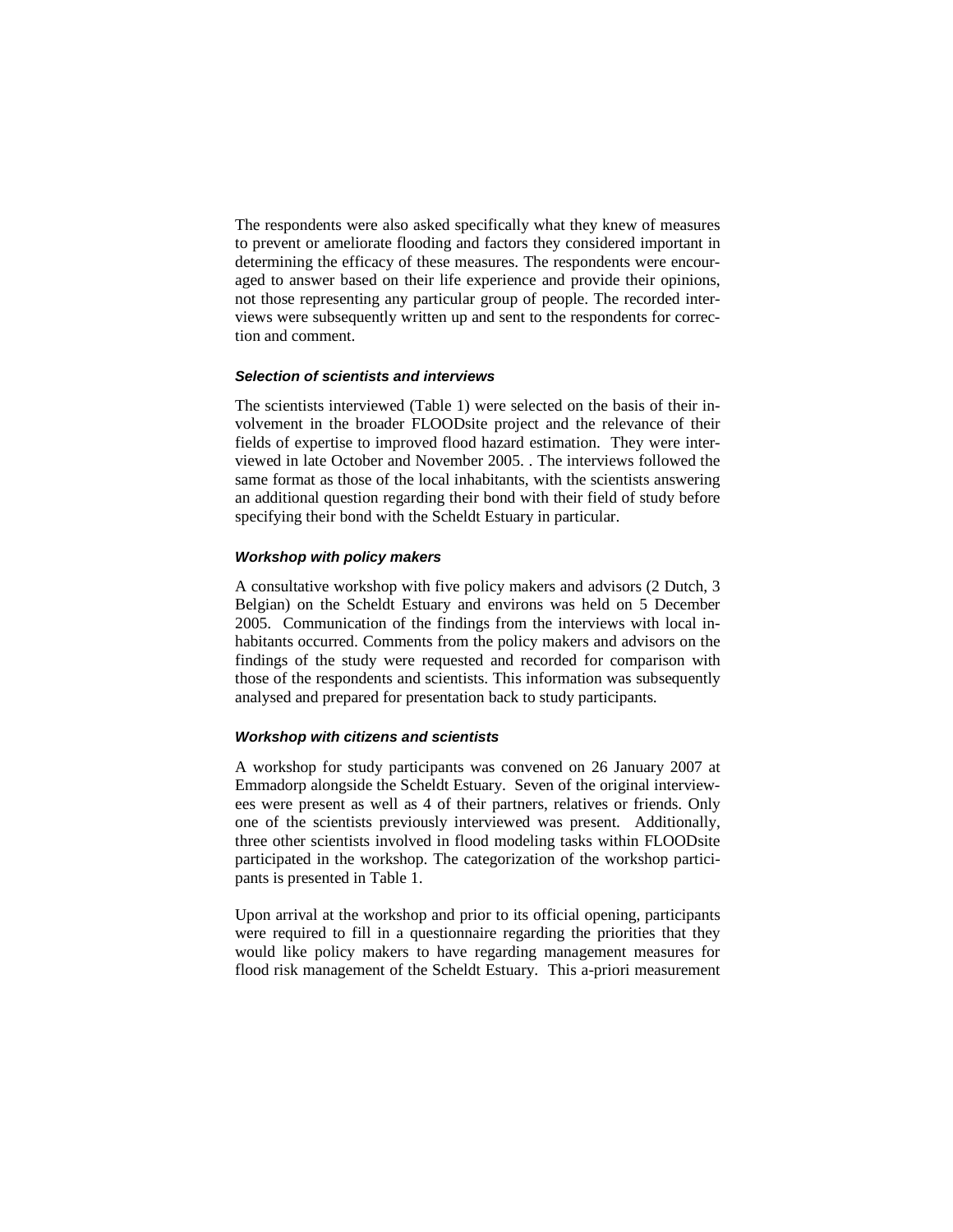of their opinions was necessary to be able to establish the effect of the exchange of information and ideas between participants and between scientists and participants in the workshop itself.

The management measures are categorized as Flood Prevention Measures, Flood Defence Measures Designed to Ameliorate the Consequences During an Event and Management Measures for the Recovery Period, as well as a category of Overarching Management Measures (Tables 2 to 5). The list of management measures was initially generated by the authors (i.e. the scientists directly involved in the interviews) and later checked for completeness by the scientists involved in the flood modeling. The final list then reflected the measures mentioned by the respondents in the initial interviews as well as those considered in the modeling studies.

The results derived from the initial interviews and the reactions of the policy makers to these findings (Slinger et al 2007) were presented to the workshop participants and discussed. Participants responded with interest to the summarized views of their fellow respondents and the positive interest of the policy makers. The discussion focused on gaining a common understanding of the findings, rather than disputing these.

Thereafter, the preliminary results from the flood modelling study were presented by the scientists involved in the broader FLOODsite project. They communicated their understanding of the flooding risk in the vicinity of the Scheldt Estuary, now and in the future. Taking the 1953 flood as the point of departure, they presented simulations in which the consequences of continuing with present flood risk management policies in the face of sea level rise, population growth (or decline) and economic growth (or decline) were demonstrated (Klijn *et al* 2007). Participants were most intrigued by the choice of dike breaching locations, which had been chosen semi-randomly by the scientists involved. They were also interested to see the effects of secondary dikes in containing the flood. In addition, participants expressed interest in the implications of the flood modeling studies for evacuation options.

Next, posters for each of the flood risk management measures listed in the initial questionnaire were placed around the room. The workshop participants then came up with the advantages and disadvantages for each of these measures in a brainstorm session. These were then discussed so that differences in opinion could be made apparent rather than hidden.

Finally, the participants were requested to once again allocate priorities to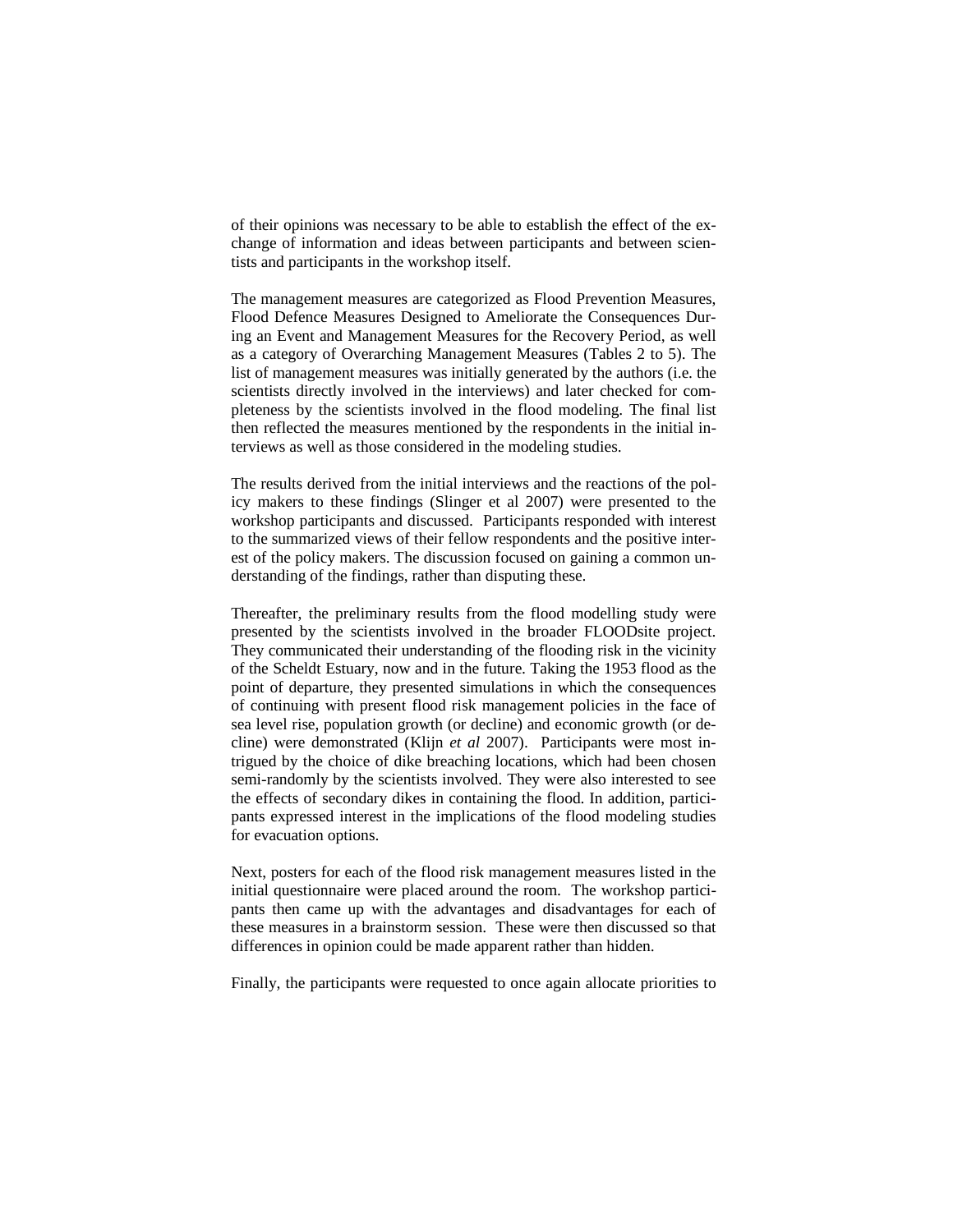the management measures. This was undertaken by placing stickers on the posters of each management measure.

#### **Analysis of scientific results**

Following the workshop, the post-prioritization and the a-priori prioritization were compared to establish whether the new information and interaction between workshop participants had a measurable effect on their opinions. This information forms the focus of this paper and will be used in further structured interactions with policy makers planned for January 2008.

# **4. Results and Analysis**

#### **Results of the Interviews**

The results derived from the interviews are reported extensively in Slinger *et al* (2007) and are summarized here for the sake of completeness. During the original interviews, we identified a depth of understanding of their living environment amongst the people of the Scheldt. Those with professions providing them with primary contact with the water showed an understanding of flooding comparable with that of the scientists. However, peoples' insights regarding the consequences of flooding and the recovery thereafter went deeper than scientific understanding and their comments regarding the (lack of) utility of some of the planned policy measures to promote safety from flooding were later confirmed as valid by policy makers. In fact, the policy advisors were surprised by the high quality of the information derived from the study.

Where we expected differences between the views of Dutch and Belgian respondents regarding flood risk management there were more differences between people with an affinity for water and those without, than between the Dutch and Belgians. Those who work or spend leisure time on, or near, the water (e.g. fisherman) had a deeper appreciation of the dangers of flooding than did the respondents with no affinity for water. In this, those with an affinity for water had an understanding more comparable with that of the scientists.

The findings regarding the peoples' perception of safety indicated that the Flemish had less faith in their dykes than the Dutch, but a higher level of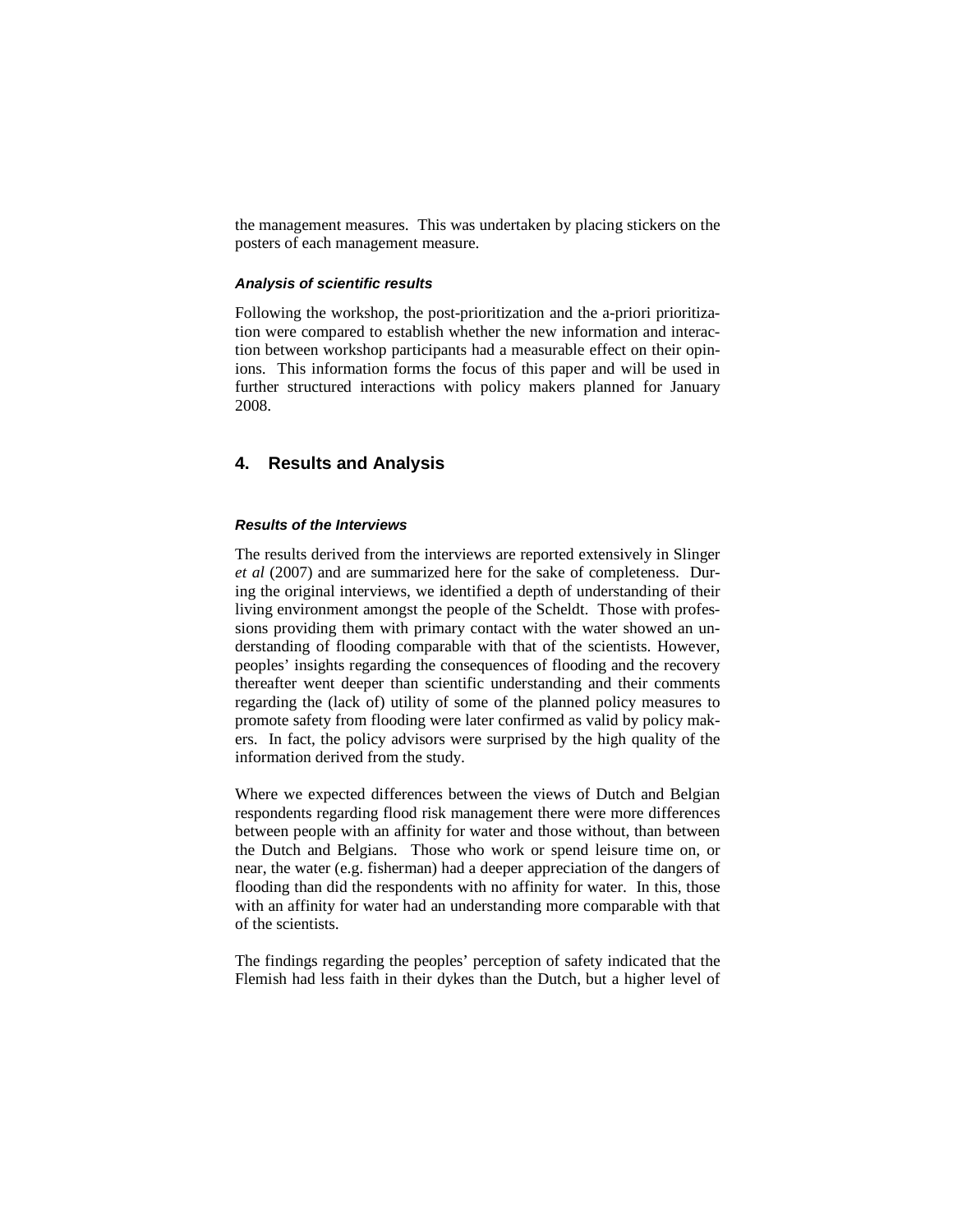trust in their government following a flood event. There was a general lack of knowledge of evacuation plans, which did not surprise policy makers. Policy makers confirmed that to their knowledge there were no plans regarding clean-up actions following a flood or undertakings made with international organizations to continue operations in the Netherlands or Belgium following such a flood event. They acknowledged the citizens rights to concern in this regard. The length of time taken for expropriation of farming land (for de-poldering or harbour expansion) and the indirect effects of this on farming communities and individual citizens were also acknowledged as justifiable concerns.

In contrast to the opinions of the scientists, the policy makers and advisors didn't view knowledge of future land-use as essential to effective flood risk management.

#### **Results from the Workshop**

The prioritization allocated by the workshop participants to the different management measures prior to the workshop and after receiving information from scientists and exchanging views with other workshop participants, are summarized in Tables 2 to 5.

Prior to the workshop, the single most favoured of the flood prevention management measures was an Early Warning System (Table 2). However, the total number of positive votes allocated to widening, heightening and strengthening the primary dikes (sea dikes) far outstripped all other measures, representing 26 % of the total positive vote. After the workshop, the sea dikes received the highest priority of any measure and the early warning system was still favoured.

The least favoured of all other measures prior to the workshop were Large and Small scale de-poldering, which received 21 % and 31 % of the negative votes, respectively (Table 2). Small scale de-poldering for nature development was particularly unpopular. A more nuanced picture was present following the workshop. The least favoured measure was Large scale de-poldering in the Western Scheldt. This was discussed in detail during the workshop because modeling studies had clarified that this measure was ineffective in ensuring safety from flooding but was still beneficial for the environment. Small scale de-poldering was then divided into two management measures Small scale de-poldering in Belgium and Small scale de-poldering in the Western Scheldt with the idea that a combination of functions such as nature development, recreation could be possible in these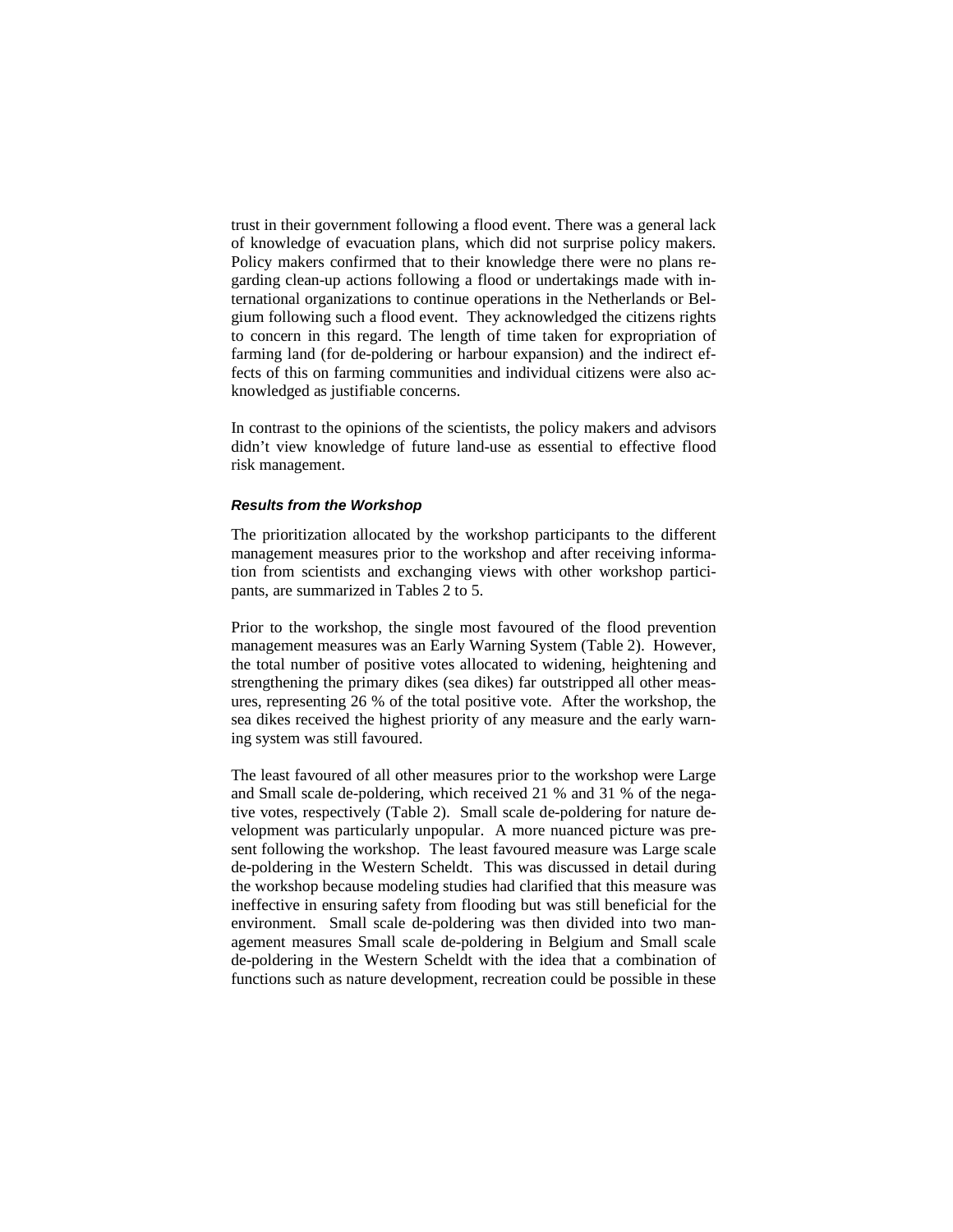areas. The voting on these new measures then became marginally positive for Belgium, somewhat negative for the Western Scheldt or principally against. The latter opinion was held solely by farmers.

Table 2: Prioritization allocated to the management measures aimed at flood prevention. The a-priori measurement is indicated by Pre and the measurement taken at the workshop after interchanges of information and opinions occurred is indicated by Post. Positive votes are indicated by  $+$  and negative votes by  $-$ .

| <b>Flood Prevention Measures</b>                                              | Pre            |              | Post           |                |
|-------------------------------------------------------------------------------|----------------|--------------|----------------|----------------|
|                                                                               | ٠              |              | ٠              |                |
| Early Warning System                                                          | 16             | 0            | 15.            | 0              |
| Flood defence barrier e.g. Maaslandkering                                     | $\mathfrak{D}$ | 3            | 8              | 3              |
| Overschelde canal: channeling Western Scheldt water to<br>the Eastern Scheldt | 5              | 6            | $\Omega$       | 12             |
| Primary dikes (zeedikes)                                                      | $\Omega$       | $\Omega$     | 3              | 0              |
| Widening                                                                      | 13             | 1            | 24             | $\Omega$       |
| Raising                                                                       | 17             | $\Omega$     | 1              | $\Omega$       |
| Strengthening / armouring                                                     | 16             | $\Omega$     | $\overline{5}$ | $\Omega$       |
| Large scale de-poldering (several large areas e.g Bra-<br>akman polder)       | $\mathfrak{D}$ | 18           | 1              | 28             |
| Small scale de-poldering (many small areas along the<br>Scheldt Estuary)      | $\Omega$       | $\Omega$     | $\Omega$       | 14             |
| Nature development                                                            | 4              | 12           | $\Omega$       | $\Omega$       |
| Extending the floodplain storage capacity                                     | 6              | 6            | $\Omega$       | $\Omega$       |
| Other functions e.g. recreation                                               | 4              | $\mathbf{R}$ | $\mathbf{1}$   | $\overline{c}$ |
| Western Scheldt                                                               |                | $-$          | $\Omega$       | $\overline{4}$ |
| Belgium                                                                       |                |              | 5              | $\Omega$       |
| Total                                                                         | 85             | 54           | 63             | 63             |

The Overschelde canal initially received mixed reactions. In the final voting, the scientists voted heavily against this measure. A large flood defence barrier such as the Maaslandkering initially received mixed, relatively neutral reactions and received slightly more positive reactions following the discussions.

The workshop participants were favourably disposed towards measures designed to reduce the impact of flooding should it occur. The most favoured measure prior to the workshop is compartmentalization (secondary dikes) with a sound information network and communication running a close second followed by safe havens and evacuation (Table 3).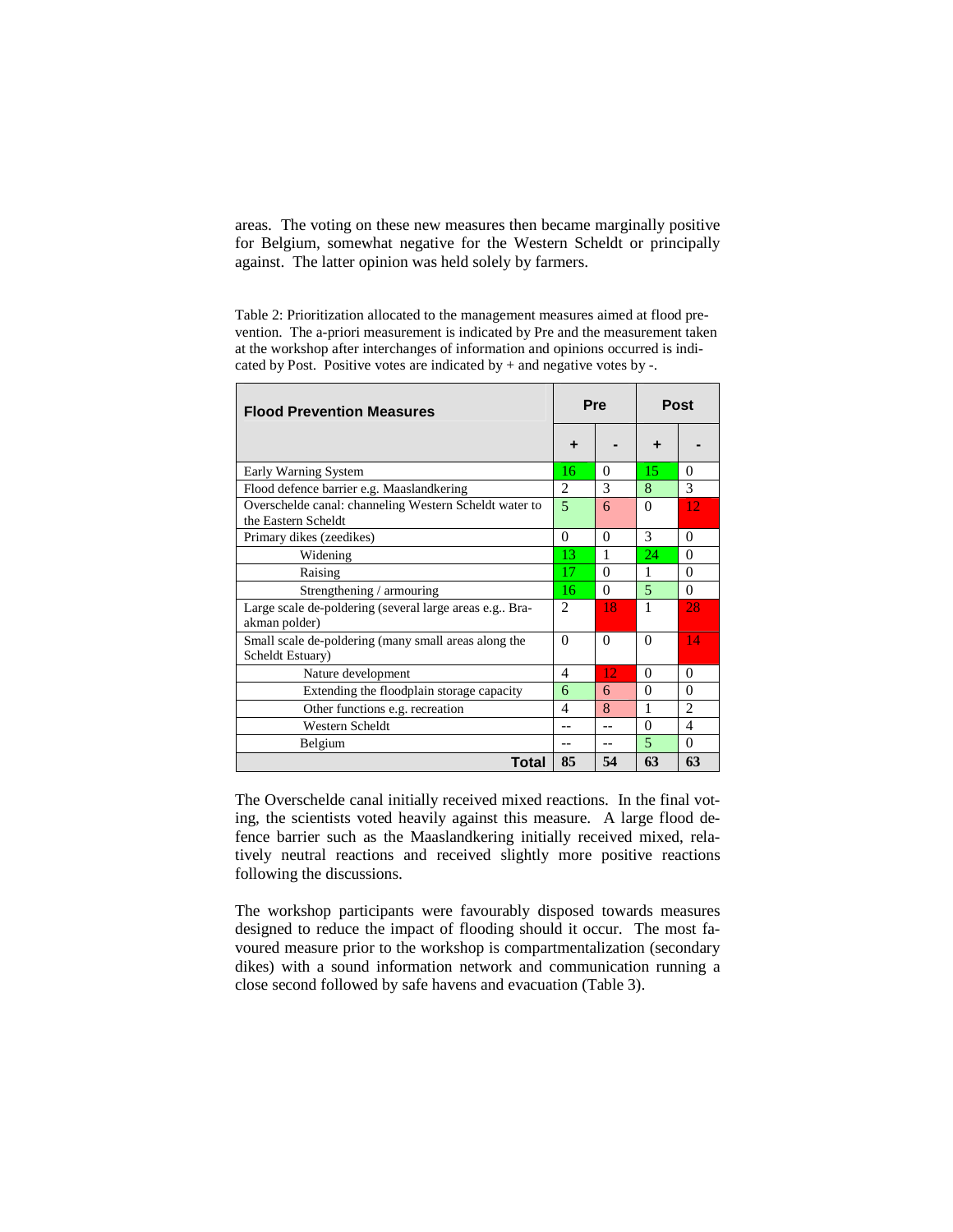Table 3: Prioritization allocated to the management measures aimed at ameliorating the consequences during the event. The a-priori measurement is indicated by Pre and the measurement taken at the workshop after interchanges of information and opinions occurred is indicated by Post. Positive votes are indicated by + and negative votes by -.

| Flood defence measures designed to ame-                                                                                                                                                              |     | <b>Pre</b>     |                | <b>Post</b>    |  |
|------------------------------------------------------------------------------------------------------------------------------------------------------------------------------------------------------|-----|----------------|----------------|----------------|--|
| liorate the consequences during an event                                                                                                                                                             | ٠   |                |                |                |  |
| Secondary dikes or compartmentalization                                                                                                                                                              | 14  | 0              | 10             | 2              |  |
| Limiting housing and industrial development in low-<br>lying areas                                                                                                                                   | 7   | $\overline{4}$ | 6              | $\overline{7}$ |  |
| Prevention of an environmental disaster from factories<br>and ships by regulating the storage of hazardous and<br>chemical substances, evacuation exercises and protect-<br>ing factories with dikes | 8   | $\mathbf{1}$   | 8              | 1              |  |
| Dike inspection                                                                                                                                                                                      | 6   | 1              | 13             | 0              |  |
| Evacuation (incl. detailed plans and large scale exer-<br>cises)                                                                                                                                     | 10  | 1              | 7              | 1              |  |
| Safe havens (and route to them)                                                                                                                                                                      | 11  | $\Omega$       | 18.            | $\Omega$       |  |
| Extensive, sound information network<br>(TV/Radio/Internet) and communication to citizens                                                                                                            | 12. | $\Omega$       | $\overline{4}$ | 0              |  |
| Limiting the reduction of the discharge capacity in the<br>upper reaches of the Scheldt Estuary                                                                                                      |     |                | 1              | $\Omega$       |  |
| Total                                                                                                                                                                                                | 68  | 7              | 67             | 11             |  |

Following the workshop in which the role of secondary dikes in containing a flood, but possibly causing deeper inundation locally, the preferences had shifted slightly away from compartmentalization. The creation of safe havens and inspection of the dikes became the most favoured measures. This reflects a growing understanding on the part of the participants that evacuation out of the area would not be possible for all citizens and that a safe haven located relatively near by was likely to offer more safety in the short term and make rescue at a later date possible. Dike inspection was viewed as necessary because the people most threatened could then be evacuated first and others warned to go to the safe havens. Participants expressed a need to know which buildings or dikes were highest in their area. Farmers indicated that they knew, but the other participants were more doubtful.

Doubts were expressed about prohibiting or limiting the development of low-lying land and this received both more negative votes in the post test than the pre-test.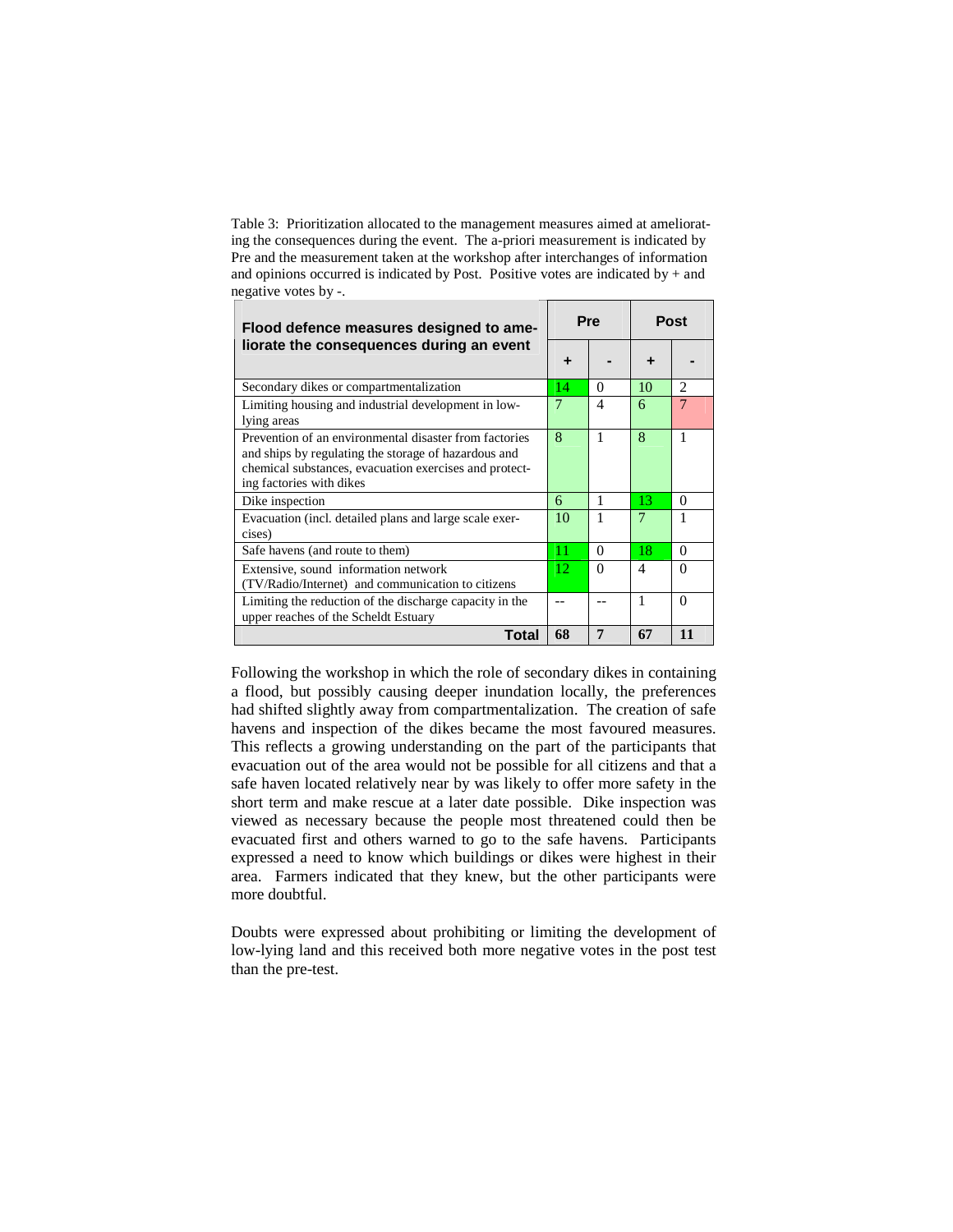Although the management measures orientated at the recovery period only received about 10 % of the overall positive votes, the view that there should be a state fund for compensation following a flood was supported both in the pre- and post tests (Table 4). The idea that plans for the recovery of the region following a major flood should be made even now received support. This was discussed during the workshop with participants expressing concern regarding the possible cost to companies and yet supporting the idea that employment opportunities and commitments to reinvest by existing companies would help in establishing an image of stability for the region. In contrast, the notion that individuals could be responsible for taking out insurance against flooding and flooding damage received more negative than positive votes initially. This changed slightly following the workshop with more people in favour than against.

Table 4: Prioritization allocated to the management measures for the recovery period. The a-priori measurement is indicated by Pre and the measurement taken at the workshop after interchanges of information and opinions occurred is indicated by Post. Positive votes are indicated by + and negative votes by -.

| Management measures for the recovery                                                                                                                        |   | Pre |  | Post |  |
|-------------------------------------------------------------------------------------------------------------------------------------------------------------|---|-----|--|------|--|
| period                                                                                                                                                      |   |     |  |      |  |
| Private Insurance for flood damage                                                                                                                          |   | 6   |  |      |  |
| National disaster fund                                                                                                                                      | Q |     |  |      |  |
| Socio-economic plan for recovery following a flood<br>e.g. agreements with large companies regarding em-<br>ployment provision and their return to the area |   |     |  |      |  |
|                                                                                                                                                             |   |     |  |      |  |

This concurs with the voting on the overarching management measure regarding the revision of the role of citizen-state, which was predominantly and strongly negative prior to the workshop and remained largely negative thereafter (Table 5). The harmonization of management measures across the border was allocated relatively little priority by the workshop participants.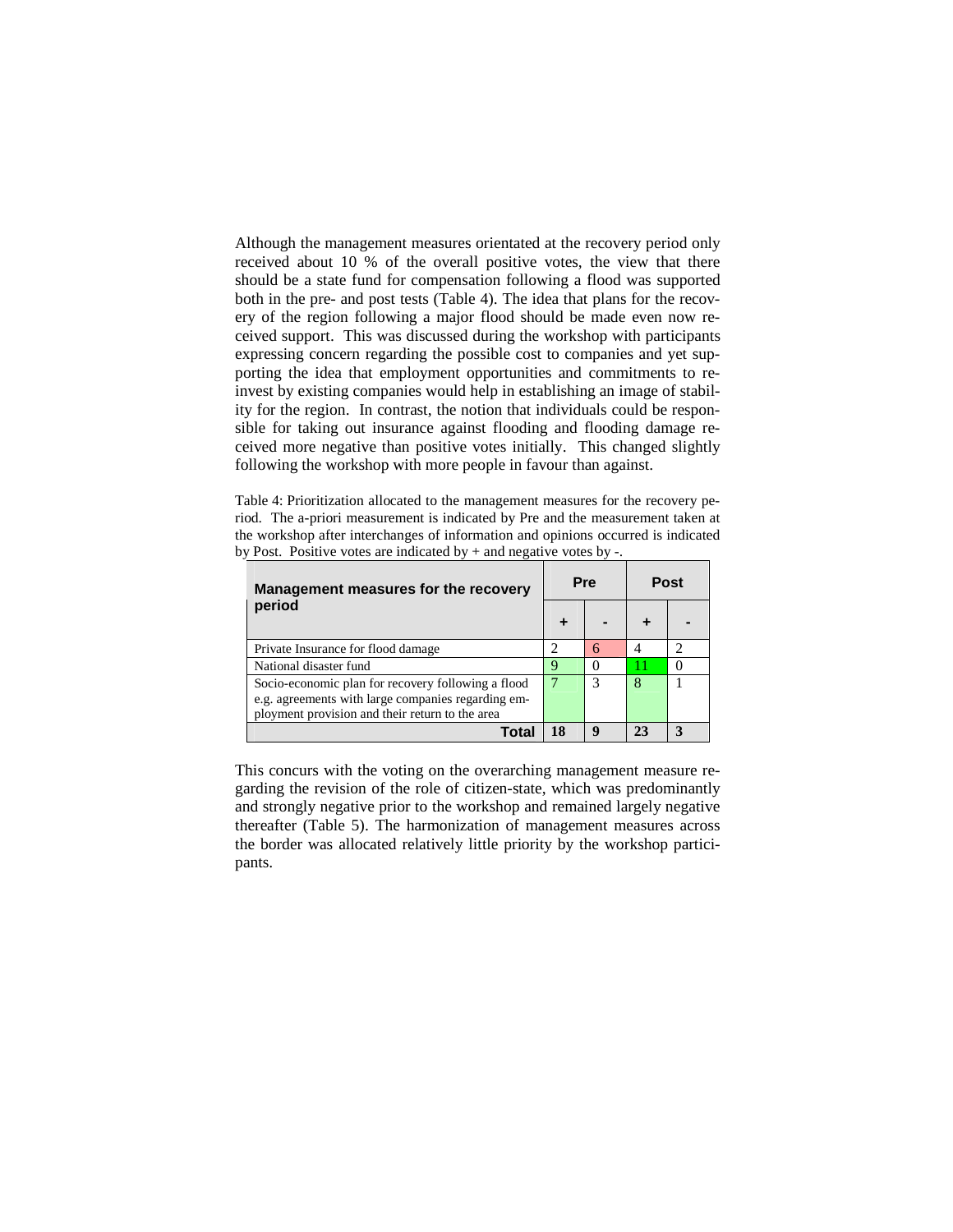Table 5: Prioritization allocated to overarching measures. The a-priori measurement is indicated by Pre and the measurement taken at the workshop after interchanges of information and opinions occurred is indicated by Post. Positive votes are indicated by + and negative votes by -.

| Overarching management measures                                                                                                          | <b>Pre</b> |  | <b>Post</b> |  |
|------------------------------------------------------------------------------------------------------------------------------------------|------------|--|-------------|--|
|                                                                                                                                          |            |  |             |  |
| Harmonization of flood risk management between the<br>Dutch and the Flemish e.g. dikes of the same height at<br>the border               | 6          |  |             |  |
| Revision of the roles and responsibilities of the citizen<br>in relation to the state e.g. the self-reliance of the Eng-<br>lish citizen |            |  |             |  |
| Tota                                                                                                                                     |            |  |             |  |

# **5. Discussion and Conclusions**

In summary, prior to the workshop, the participants indicated that in regard to flood risk management measures they wished policy makers to focus 47 % of their attention positively on flood prevention measures, 38 % on flood amelioration during an event, 10% on recovery following a flood and 4 % on overarching measures. In contrast, they indicated with 63 % of the negative vote that they wished policy makers not to focus attention on certain of the flood prevention measures. In total, flood prevention received 57 % of all votes prior to the workshop.

Following the discussions and information exchange, participants indicated that they wished the policy makers to spread their positive attention more evenly over the flood risk management phases, namely: 40 % to flood prevention measures, 42 % to flood amelioration during the event, 14 % to the recovery period and 4 % to overarching measures. They were even more directive regarding their wish that attention be diverted from certain flood prevention activities (now 72 % of the negative vote) and only moderately to slightly negative about the other phases of flood risk management.

Following the initial interview round, we had established that there was knowledge of flooding and living with the danger of flooding amongst the citizens living alongside the Scheldt Estuary. Consequently, the shift exhibited by participants at the workshop to spread attention more evenly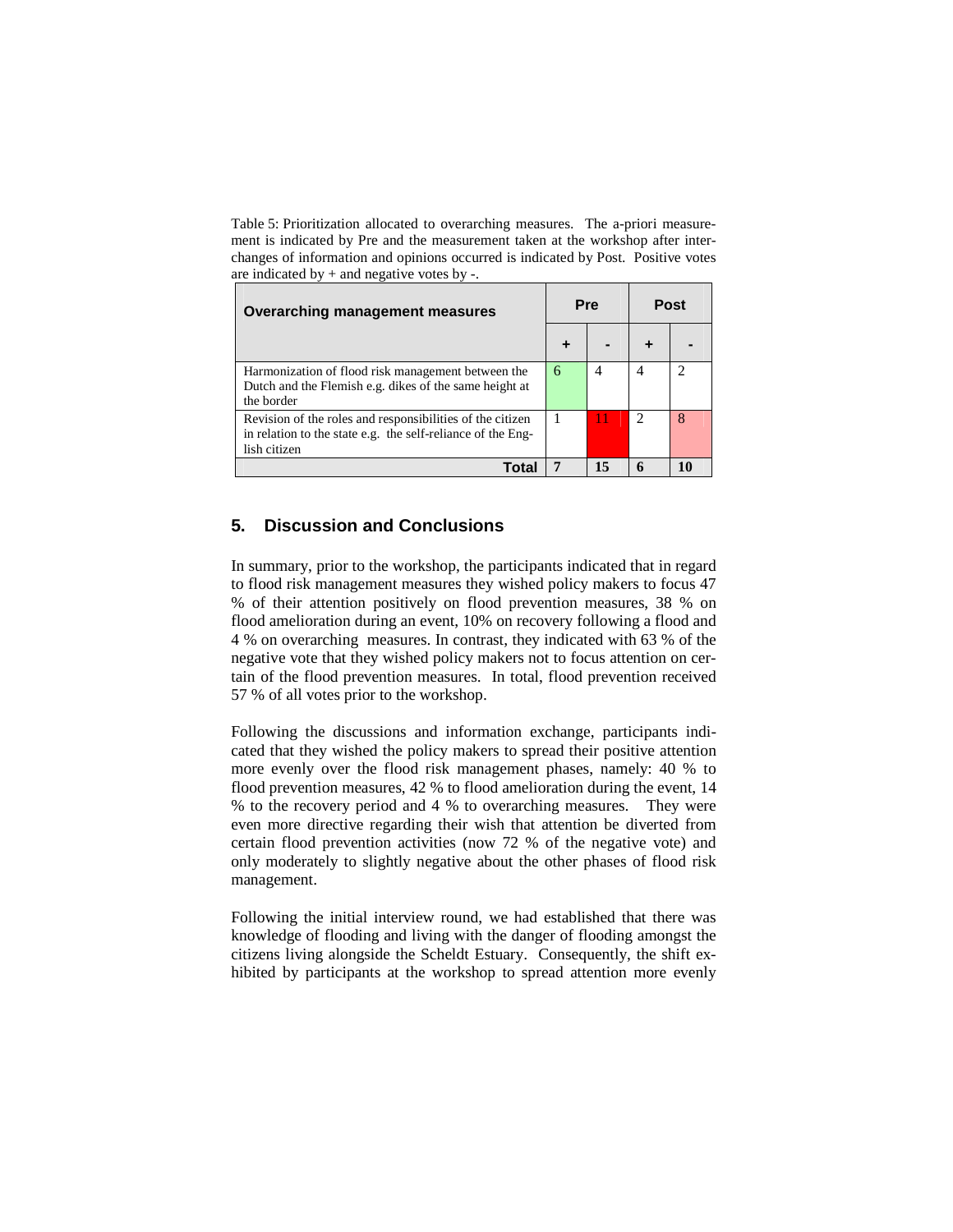over the flood risk management phases represents learning by the citizens about the value of redundancy in combating a natural hazard (Klijn *et al* 2007). Participants also expressed this after the workshop, additionally indicating a desire for information on potential safe buildings in their area. This indicates a potential change in behaviour from trying to evacuate along a busy, low-lying road to seeking a refuge in the area should a flood occur.

Interestingly, scientists were most impressed by the robust common sense of the citizens and the complete absence of panic even when one of the "breach locations" in a simulation was discovered to be very near to the house of one of the participants. Scientists who participated in the workshop indicated that they had gained respect for the integrated way in which individual citizens dealt with the issues associated with flooding risks and their ability to comprehend and comment on the results presented to them. They also gained knowledge on the probable evacuation behaviour of the citizens and the value they placed on information and the right to choose whether to leave or remain in the area during an emergency.

Clearly, local knowledge has been communicated to scientists and policy makers and new scientific knowledge has been communicated to citizens, causing them to adapt their thinking. However, not all scientists wished to participate in the workshop. So, we have only been able to test and validate this means of improving scientific knowledge in the policy process for the scientists willing to participate. Clearly, local knowledge has no effect if a scientist is resistant or unable to expose himself to it in a workshop setting. The information garnered from the workshop of 26 January 2007 will be presented to policy makers in a further workshop in January 2008 in order to complete the feedback loop from citizens and scientists to policy makers. Only then will we be able to ascertain how influential local knowledge and adapted scientific knowledge can be in the flood risk management policy process on the Scheldt Estuary.

# **References**

- Klijn, F. *et al*. (2007). Long-term strategies for flood risk management: scenario definition and strategy design. Final report on Task 14 of FLOODsite. Report no. 14-05-01. Delft Hydraulics, The Netherlands.
- Slinger, J.H., Muller, M. and Hendriks, M. (2007). Exploring local knowledge of the flooding risk of the Scheldt Estuary. *Water Science and Technology*. Vol 56(4), pp 79–86**.**